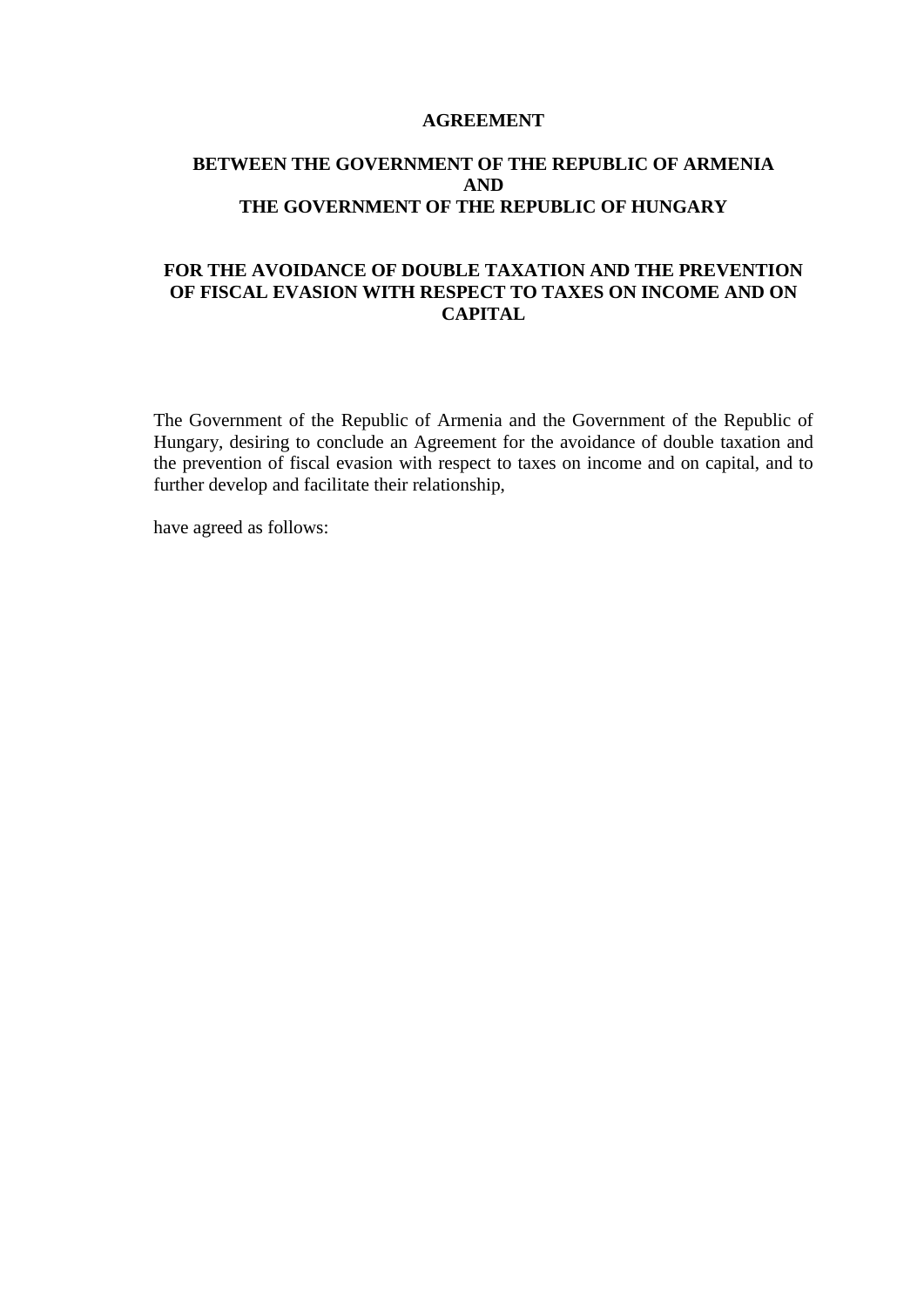## Article 1 PERSONS COVERED

This Agreement shall apply to persons who are residents of one or both of the Contracting States.

#### Article 2 TAXES COVERED

1. This Agreement shall apply to taxes on income and on capital imposed on behalf of a Contracting State or of its local authorities, irrespective of the manner in which they are levied.

2. There shall be regarded as taxes on income and on capital all taxes imposed on total income, on total capital, or on elements of income or of capital, including taxes on gains from the alienation of movable or immovable property, taxes on the total amounts of wages or salaries paid by enterprises, as well as taxes on capital appreciation.

3. The existing taxes to which the Agreement shall apply are in particular:

(a) in Hungary:

(i) the personal income tax; (ii) the corporate tax; (iii) the land parcel tax; (iv) the building tax

(hereinafter referred to as "Hungarian tax");

(b) in Armenia:

(i) the profit tax; (ii) the income tax; (iii) the property tax

(hereinafter referred to as "Armenian tax").

4. The Agreement shall apply also to any identical or substantially similar taxes that are imposed after the date of signature of the Agreement in addition to, or in place of, the existing taxes. The competent authorities of the Contracting States shall notify each other of any significant changes that have been made in their respective taxation laws.

## Article 3 GENERAL DEFINITIONS

1. For the purposes of this Agreement, unless the context otherwise requires: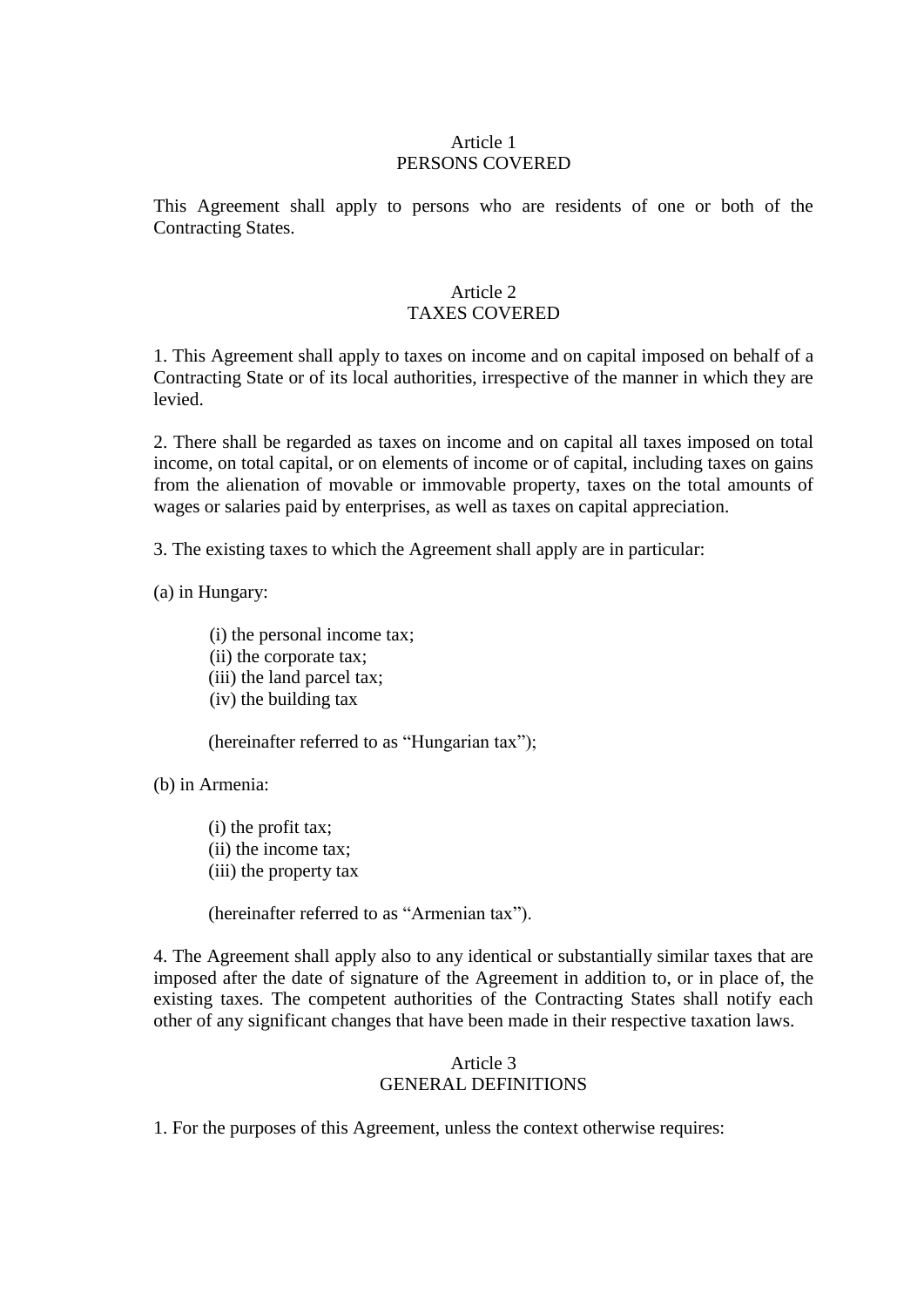(a) the term "Hungary" means the Republic of Hungary and, when used in a geographical sense, it means the territory of the Republic of Hungary;

(b) the term "Armenia" means the Republic of Armenia and, when used in the geographical sense, means the territory, including land, waters, bowels and air spaces upon which the Republic of Armenia exercises its sovereign rights and jurisdiction according to national legislation and international law;

(c) the terms "a Contracting State" and "the other Contracting State" mean Armenia or Hungary, as the context requires;

(d) the term "person" includes an individual, a company and any other body of persons;

(e) the term "company" means any body corporate or any entity which is treated as a body corporate for tax purposes;

(f) the term "enterprise" applies to the carrying on of any business;

(g) the terms "enterprise of a Contracting State" and "enterprise of the other Contracting State" mean respectively an enterprise carried on by a resident of a Contracting State and an enterprise carried on by a resident of the other Contracting State:

(h) the term "international traffic" means any transport by a ship, aircraft or road vehicle operated by an enterprise of a Contracting State, except when the ship, aircraft or road vehicle is operated solely between places in the other Contracting State;

(i) the term "competent authority" means:

(i) in the case of Hungary, the Minister of Finance or his authorised representative;

(ii) in Armenia, the Minister of Finance and Economy and the Head of State Tax Service at the Government or their authorised representatives;

(j) the term "national" means:

(i) any individual possessing the nationality of a Contracting State;

(ii) any legal person, partnership**,** association or other entity deriving its status as such from the laws in force in a Contracting State;

(k) the term "business" includes the performance of professional services and of other activities of an independent character.

2. As regards the application of the Agreement at any time by a Contracting State, any term not defined therein shall, unless the context otherwise requires, have the meaning that it has at that time under the law of that State for the purposes of the taxes to which the Agreement applies, any meaning under the applicable tax laws of that State prevailing over a meaning given to the term under other laws of that State.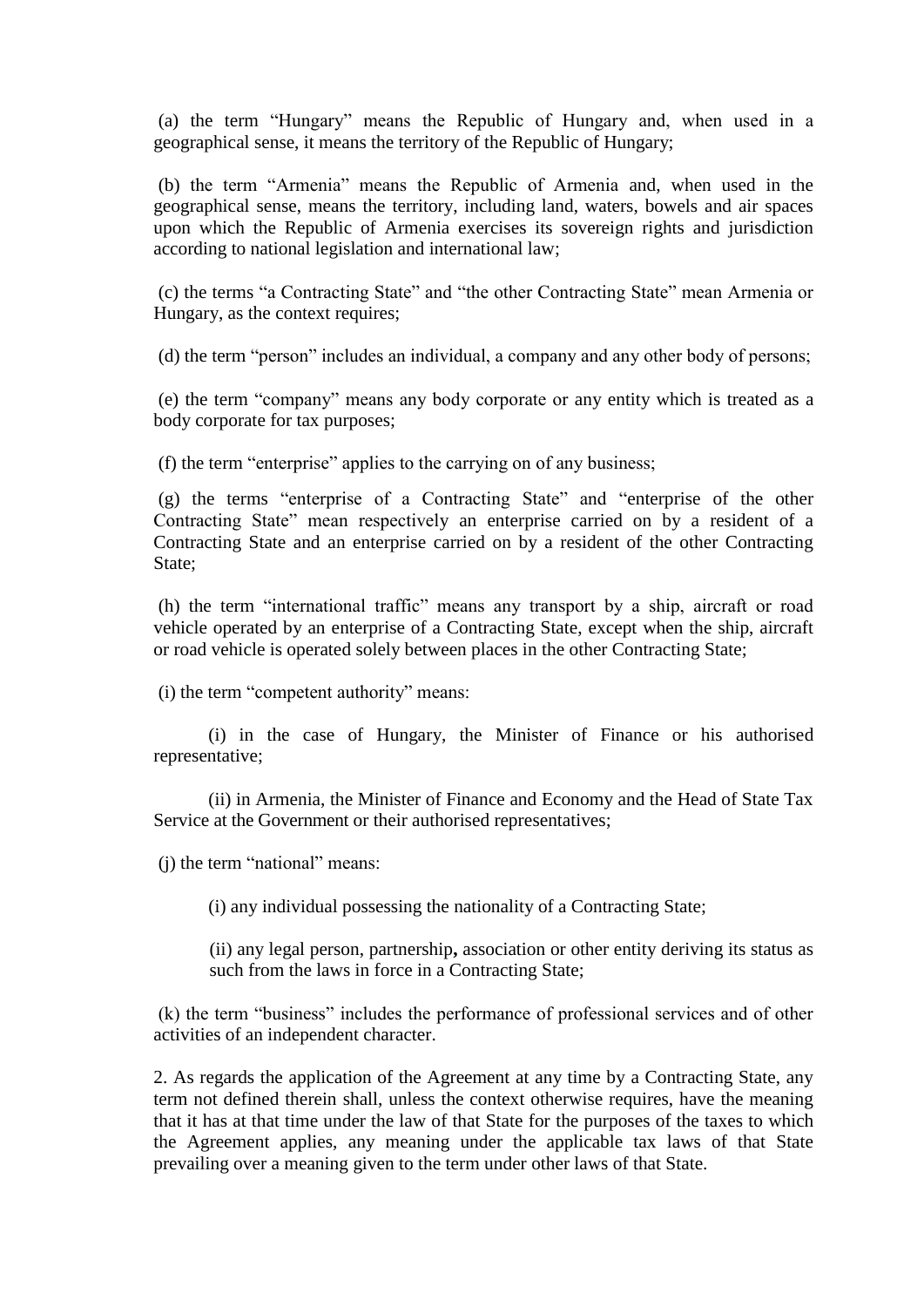#### Article 4 RESIDENT

1. For the purposes of this Agreement, the term "resident of a Contracting State" means any person who, under the laws of that State, is liable to tax therein by reason of his domicile, residence, place of management, place of incorporation or any other criterion of a similar nature, and also includes that State and any local authority thereof. This term, however, does not include any person who is liable to tax in that State in respect only of income from sources in that State or capital situated therein.

2. Where by reason of the provisions of paragraph 1 an individual is a resident of both Contracting States, then his status shall be determined as follows:

 (a) he shall be deemed to be a resident only of the State in which he has a permanent home available to him; if he has a permanent home available to him in both States, he shall be deemed to be a resident only of the State with which his personal and economic relations are closer (centre of vital interests);

 (b) if the State in which he has his centre of vital interests cannot be determined, or if he has not a permanent home available to him in either State, he shall be deemed to be a resident only of the State in which he has an habitual abode;

 (c) if he has an habitual abode in both States or in neither of them, he shall be deemed to be a resident only of the State of which he is a national;

 (d) if he is a national of both States or of neither of them, the competent authorities of the Contracting States shall settle the question by mutual agreement.

3. Where by reason of the provisions of paragraph 1 a person other than an individual is a resident of both Contracting States, then it shall be deemed to be a resident only of the State in which it is incorporated. If it is incorporated in both States or in neither of them, the competent authorities of the Contracting States shall settle the question by mutual agreement.

## Article 5 PERMANENT ESTABLISHMENT

1. For the purposes of this Agreement, the term "permanent establishment" means a fixed place of business through which the business of an enterprise is wholly or partly carried on.

2. The term "permanent establishment" includes especially:

- (a) a place of management;
- (b) a branch;
- (c) an office;
- (d) a factory;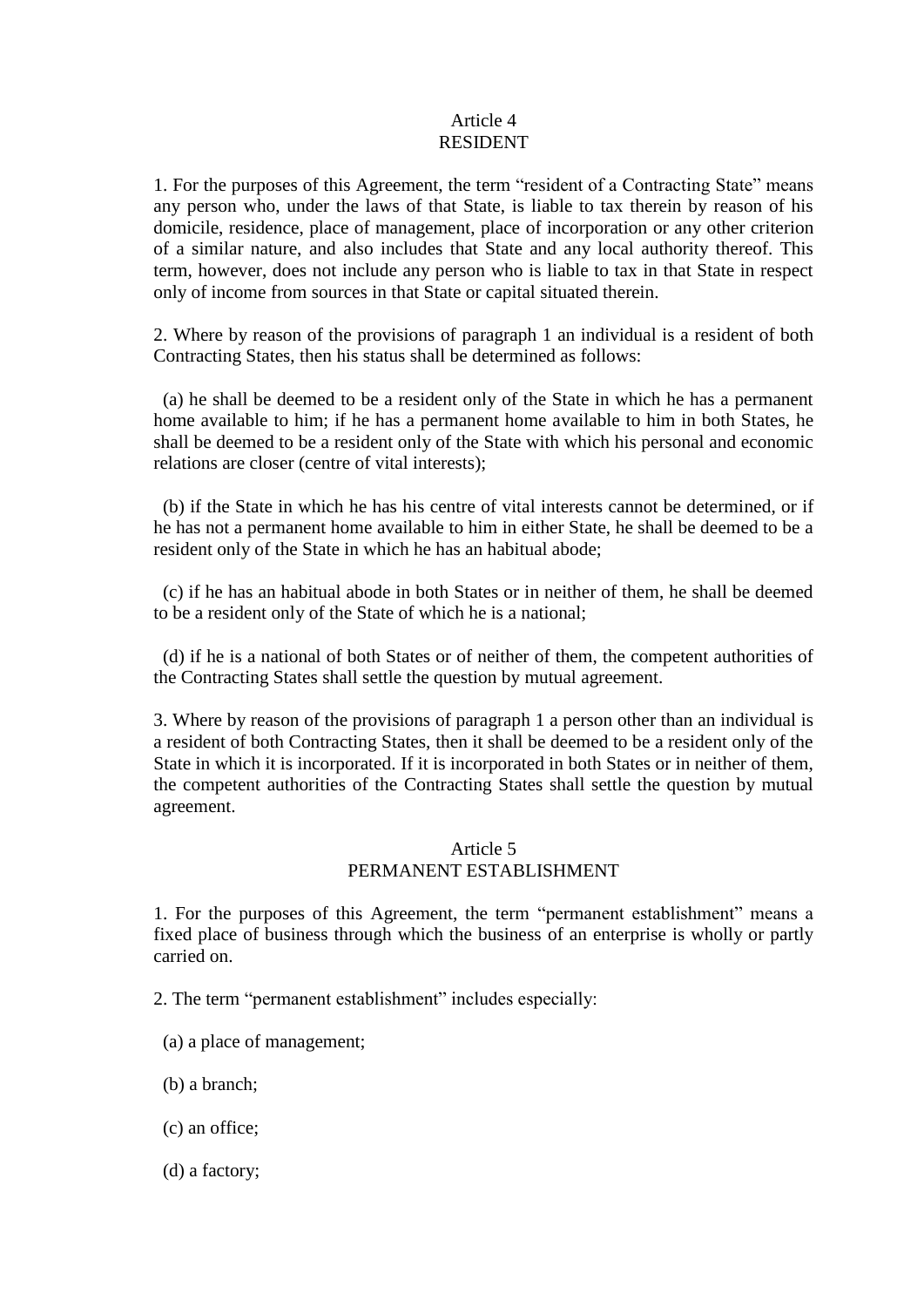(e) a workshop; and

 (f) a mine, an oil or gas well, a quarry or any other place of exploration or extraction of natural resources.

3. (a) A building site, a construction, assembly or installation project or supervisory activities in connection therewith, constitutes a permanent establishment only if it lasts more than twelve months.

 (b) The furnishing of services, including consultative services, by an enterprise of a Contracting State through employees or other personnel engaged by the enterprise for such purpose, constitutes a permanent establishment but only if activities of that nature continue (for the same or connected project) within the other Contracting State for a period or periods aggregating more than three months within any twelve-month period.

4. Notwithstanding the preceding provisions of this Article, the term "permanent establishment" shall be deemed not to include:

 (a) the use of facilities solely for the purpose of storage, display or delivery of goods or merchandise belonging to the enterprise;

 (b) the maintenance of a stock of goods or merchandise belonging to the enterprise solely for the purpose of storage, display or delivery;

 (c) the maintenance of a stock of goods or merchandise belonging to the enterprise solely for the purpose of processing by another enterprise;

 (d) the maintenance of a fixed place of business solely for the purpose of purchasing goods or merchandise or of collecting information, for the enterprise;

 (e) the maintenance of a fixed place of business solely for the purpose of carrying on, for the enterprise, any other activity of a preparatory or auxiliary character;

 (f) the maintenance of a fixed place of business solely for any combination of activities mentioned in subparagraphs (a) to (e), provided that the overall activity of the fixed place of business resulting from this combination is of a preparatory or auxiliary character.

5. Notwithstanding the provisions of paragraphs 1 and 2, where a person – other than an agent of an independent status to whom paragraph 6 applies – is acting on behalf of an enterprise and has, and habitually exercises, in a Contracting State an authority to conclude contracts in the name of the enterprise, that enterprise shall be deemed to have a permanent establishment in that State in respect of any activities which that person undertakes for the enterprise, unless the activities of such person are limited to those mentioned in paragraph 4 which, if exercised through a fixed place of business, would not make this fixed place of business a permanent establishment under the provisions of that paragraph.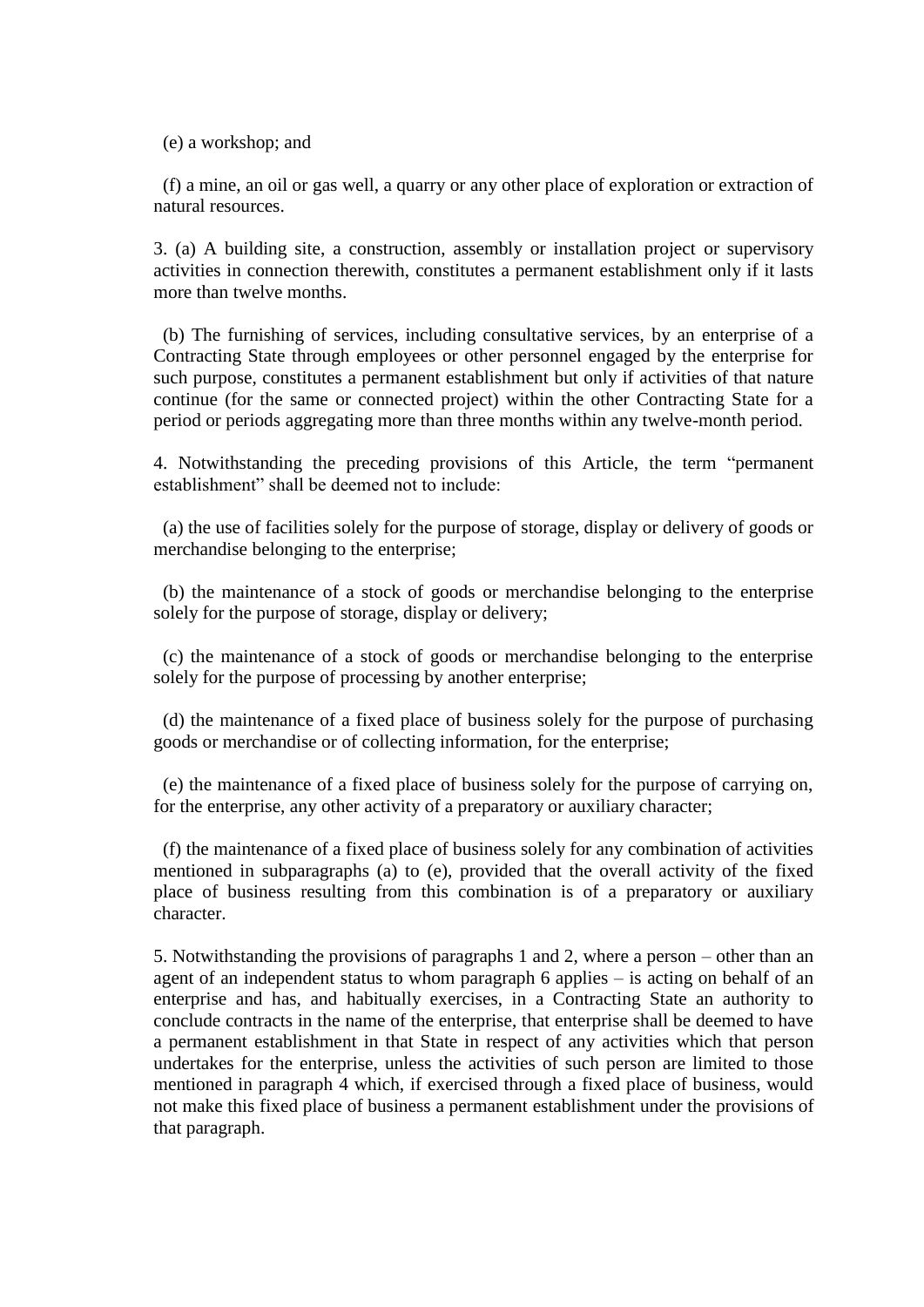6. An enterprise shall not be deemed to have a permanent establishment in a Contracting State merely because it carries on business in that State through a broker, general commission agent or any other agent of an independent status, provided that such persons are acting in the ordinary course of their business.

7. The fact that a company which is a resident of a Contracting State controls or is controlled by a company which is a resident of the other Contracting State, or which carries on business in that other State (whether through a permanent establishment or otherwise), shall not of itself constitute either company a permanent establishment of the other.

## Article 6 INCOME FROM IMMOVABLE PROPERTY

1. Income derived by a resident of a Contracting State from immovable property (including income from agriculture or forestry) situated in the other Contracting State may be taxed in that other State.

2. The term "immovable property" shall have the meaning which it has under the law of the Contracting State in which the property in question is situated. The term shall in any case include property accessory to immovable property, livestock and equipment used in agriculture and forestry, rights to which the provisions of general law respecting landed property apply, usufruct of immovable property and rights to variable or fixed payments as consideration for the working of, or the right to work, mineral deposits, sources and other natural resources; ships, boats, aircraft and road vehicles shall not be regarded as immovable property.

3. The provisions of paragraph 1 shall apply to income derived from the direct use, letting, or use in any other form of immovable property.

4. The provisions of paragraphs 1 and 3 shall also apply to the income from immovable property of an enterprise.

### Article 7 BUSINESS PROFITS

1. The profits of an enterprise of a Contracting State shall be taxable only in that State unless the enterprise carries on business in the other Contracting State through a permanent establishment situated therein. If the enterprise carries on business as aforesaid, the profits of the enterprise may be taxed in the other State but only so much of them as is attributable to that permanent establishment.

2. Subject to the provisions of paragraph 3, where an enterprise of a Contracting State carries on business in the other Contracting State through a permanent establishment situated therein, there shall in each Contracting State be attributed to that permanent establishment the profits which it might be expected to make if it were a distinct and separate enterprise engaged in the same or similar activities under the same or similar conditions and dealing wholly independently with the enterprise of which it is a permanent establishment.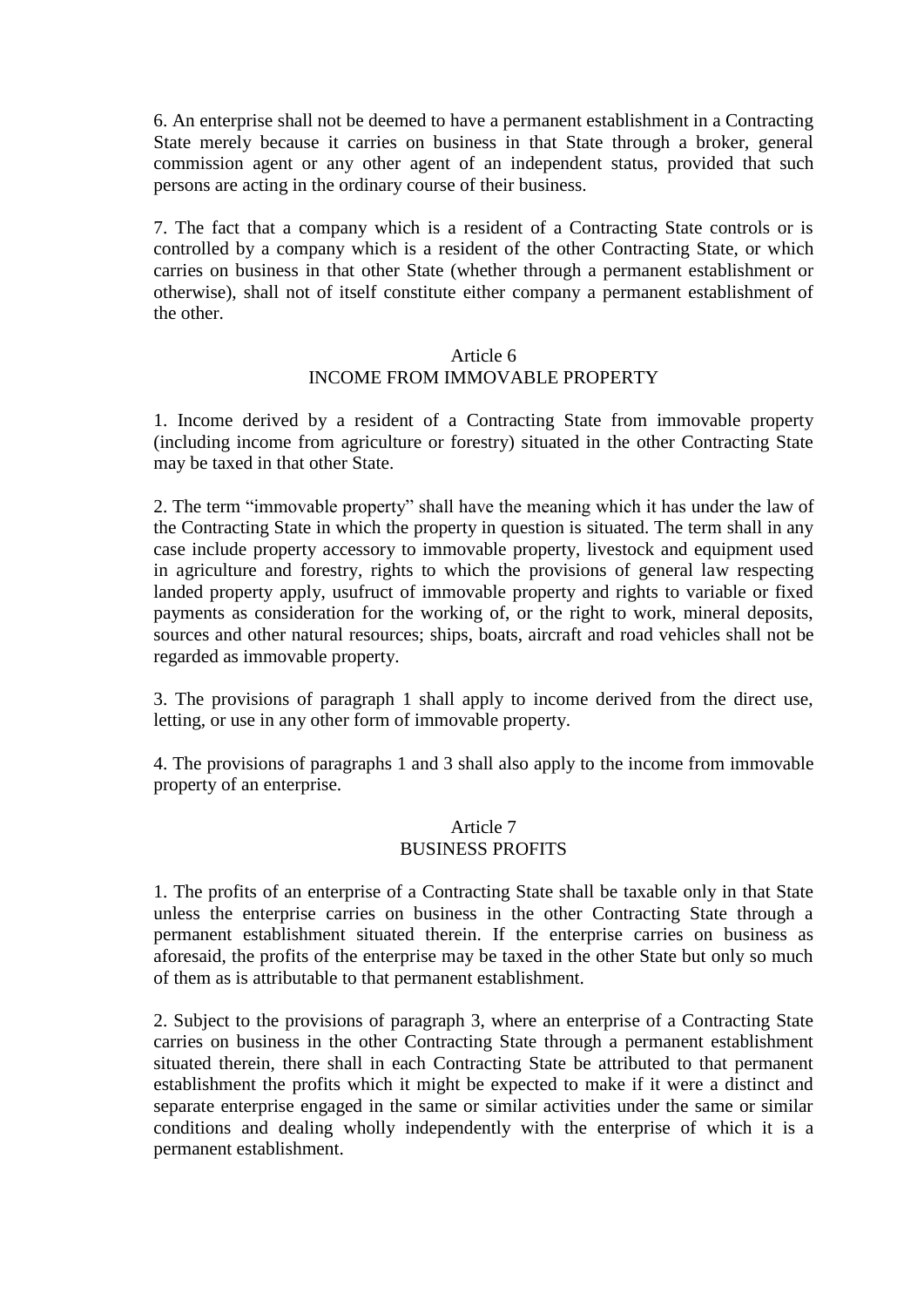3. In determining the profits of a permanent establishment, there shall be allowed as deductions expenses which are incurred for the purposes of the activity of the permanent establishment, including executive and general administrative expenses so incurred, whether in the State in which the permanent establishment is situated or elsewhere.

4. Insofar as it has been customary in a Contracting State to determine the profits to be attributed to a permanent establishment on the basis of an apportionment of the total profits of the enterprise to its various parts, nothing in paragraph 2 shall preclude that Contracting State from determining the profits to be taxed by such an apportionment as may be customary; the method of apportionment adopted shall, however, be such that the result shall be in accordance with the principles contained in this Article.

5. No profits shall be attributed to a permanent establishment by reason of the mere purchase by that permanent establishment of goods or merchandise for the enterprise.

6. For the purposes of the preceding paragraphs, the profits to be attributed to the permanent establishment shall be determined by the same method year by year unless there is good and sufficient reason to the contrary.

7. Where profits include items of income which are dealt with separately in other Articles of this Agreement, then the provisions of those Articles shall not be affected by the provisions of this Article.

## Article 8 INTERNATIONAL TRAFFIC

1. Profits derived by a resident of a Contracting State from the operation of ships, aircraft or road vehicles in international traffic shall be taxable only in that Contracting State.

2. The provisions of paragraph 1 of this Article shall also apply to profits from the participation in a pool, a joint business or an international operating agency.

#### Article 9 ASSOCIATED ENTERPRISES

1. Where

(a) an enterprise of a Contracting State participates directly or indirectly in the management, control or capital of an enterprise of the other Contracting State, or

(b) the same persons participate directly or indirectly in the management, control or capital of an enterprise of a Contracting State and an enterprise of the other Contracting State,

and in either case conditions are made or imposed between the two enterprises in their commercial or financial relations which differ from those which would be made between independent enterprises, then any profits which would, but for those conditions, have accrued to one of the enterprises, but, by reason of those conditions,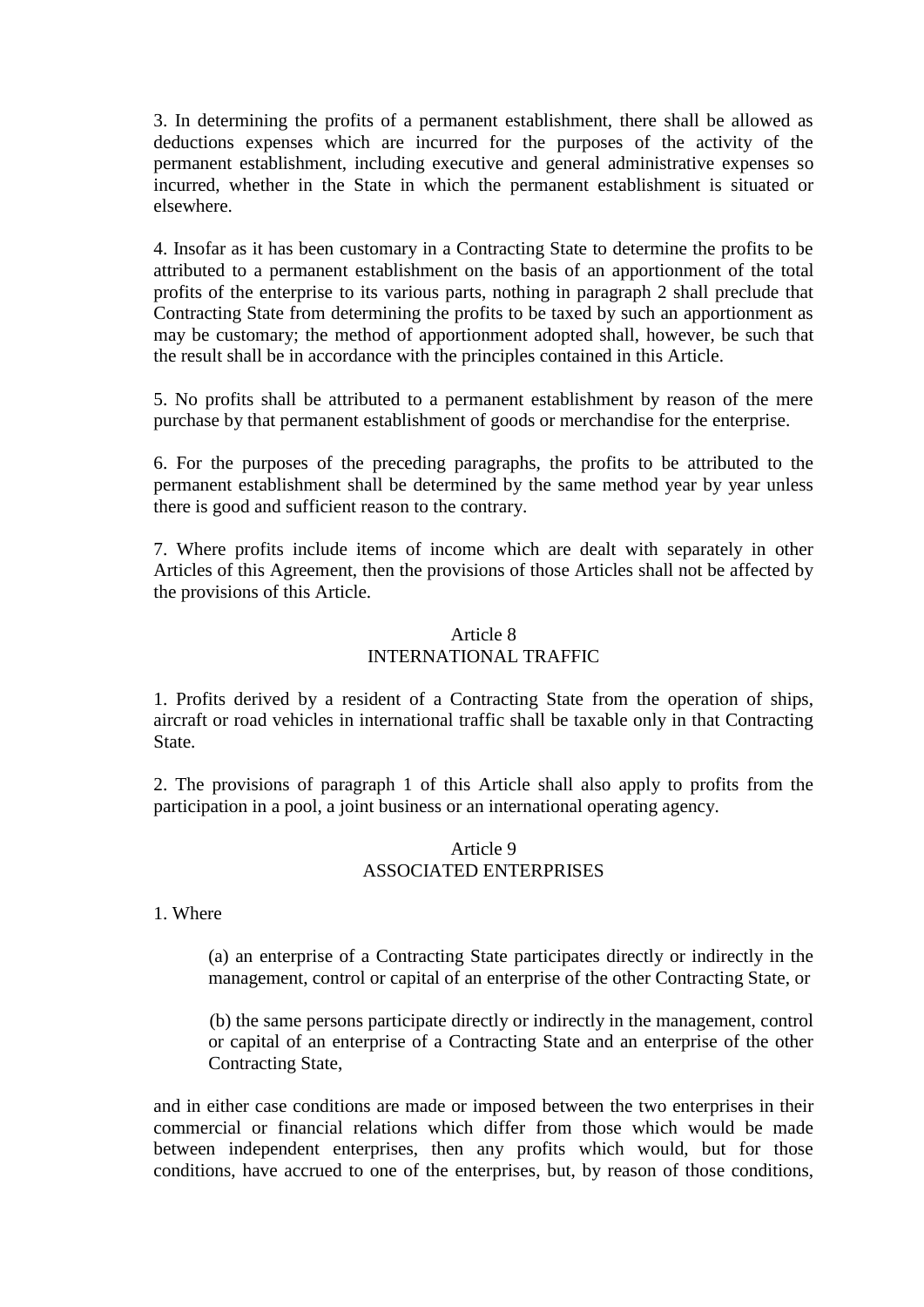have not so accrued, may be included in the profits of that enterprise and taxed accordingly.

2. Where a Contracting State includes in the profits of an enterprise of that State – and taxes accordingly – profits on which an enterprise of the other Contracting State has been charged to tax in that other State and the profits so included are profits which would have accrued to the enterprise of the first-mentioned State if the conditions made between the two enterprises had been those which would have been made between independent enterprises, then that other State shall make an appropriate adjustment to the amount of the tax charged therein on those profits if it agrees with the adjustment made by the first-mentioned State. In determining such adjustment, due regard shall be had to the other provisions of this Agreement and the competent authorities of the Contracting States shall if necessary consult each other.

# Article 10

### DIVIDENDS

1. Dividends paid by a company which is a resident of a Contracting State to a resident of the other Contracting State may be taxed in that other State.

2. However, such dividends may also be taxed in the Contracting State of which the company paying the dividends is a resident and according to the laws of that State, but if the beneficial owner of the dividends is a resident of the other Contracting State, the tax so charged shall not exceed:

(a) 5 per cent of the gross amount of the dividends if the beneficial owner is a company (other than a partnership that is not liable to tax), which holds directly at least 25 per cent of the capital of the company paying the dividends;

(b) 10 per cent of the gross amount of the dividends in all other cases.

This paragraph shall not affect the taxation of the company in respect of the profits out of which the dividends are paid.

The competent authorities of the Contracting States shall by mutual agreement settle the mode of application of these limitations.

3. The term "dividends" as used in this Article means income from shares or other rights, not being debt-claims, participating in profits, as well as income from other corporate rights which is subjected to the same taxation treatment as income from shares by the laws of the State of which the company making the distribution is a resident.

4. The provisions of paragraphs 1 and 2 shall not apply if the beneficial owner of the dividends, being a resident of a Contracting State, carries on business in the other Contracting State of which the company paying the dividends is a resident through a permanent establishment situated therein and the holding in respect of which the dividends are paid is effectively connected with such permanent establishment. In such case the provisions of Article 7 shall apply.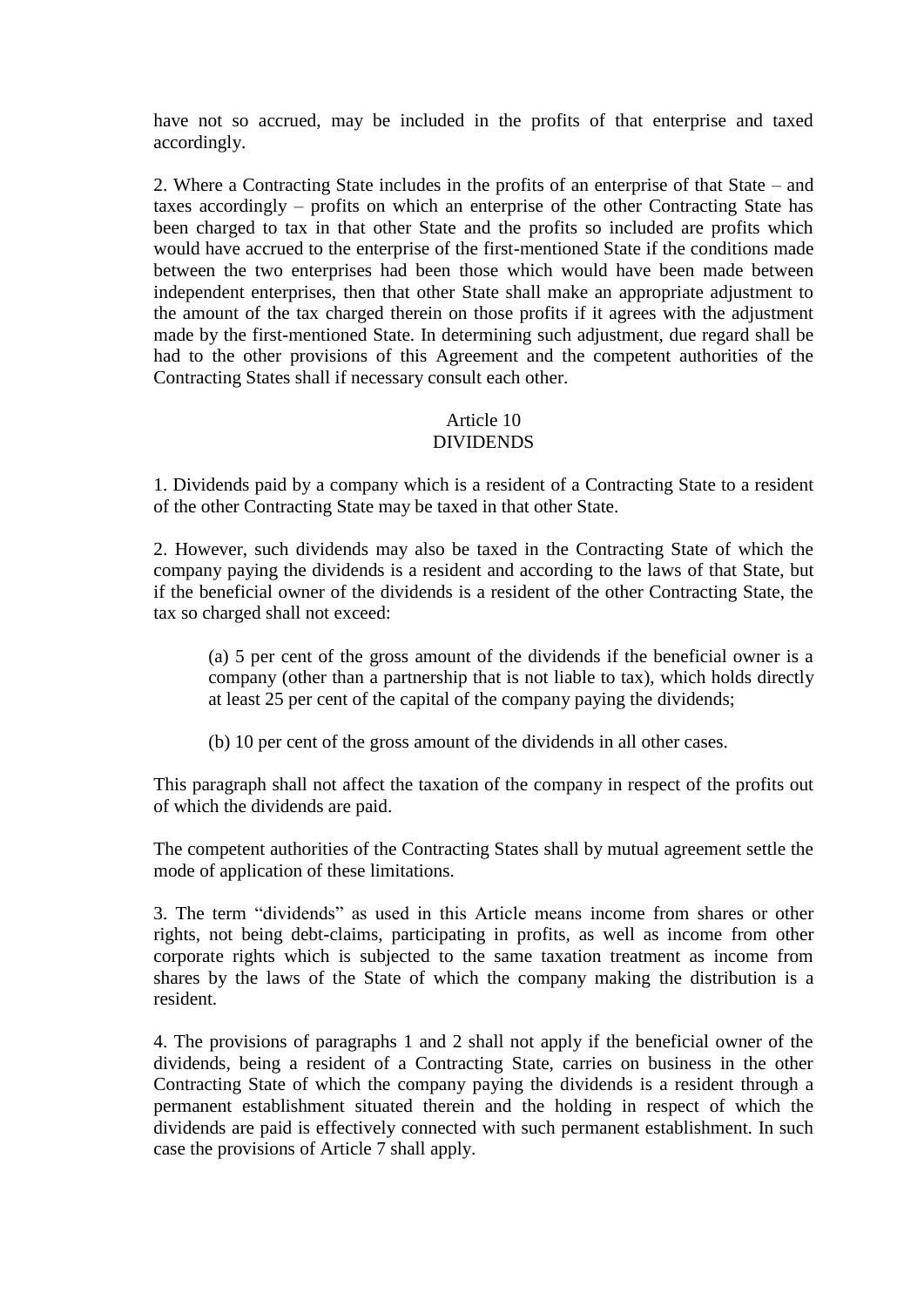5. Where a company which is a resident of a Contracting State derives profits or income from the other Contracting State, that other State may not impose any tax on the dividends paid by the company, except insofar as such dividends are paid to a resident of that other State or insofar as the holding in respect of which the dividends are paid is effectively connected with a permanent establishment situated in that other State, nor subject the company's undistributed profits to a tax on the company's undistributed profits, even if the dividends paid or the undistributed profits consist wholly or partly of profits or income arising in such other State.

## Article 11

## INTEREST

1. Interest arising in a Contracting State and paid to a resident of the other Contracting State may be taxed in that other State.

2. However, such interest may be taxed in the Contracting State in which it arises and according to the laws of that State, but if the beneficial owner of the interest is a resident of the other Contracting State, the tax so charged shall not exceed 10 per cent of the gross amount of the interest.

3. Notwithstanding the provisions of paragraph 2, interest arising in a Contracting State and beneficially owned by a resident of the other Contracting State

(a) shall be exempted from tax in the State in which interest arises if it is paid

(i) to the Government of the other Contracting State or a local authority thereof, to the Central Bank of that other State or any financial institution owned or controlled by the Government of the other State; or

(ii) in connection with a loan or a credit guaranteed or insured by the Government of the other Contracting State, the Central Bank of that other State or any financial institution owned or controlled by that Government;

 (b) shall be taxable in the Contracting State in which it arises at a rate not exceeding 5 per cent of the gross amount of the interest if the interest is paid in connection with a loan or a credit of whatever kind granted by a bank.

The competent authorities of the Contracting States shall by mutual agreement settle the mode of application of the limitations mentioned in paragraphs 2 and 3.

4. The term "interest" as used in this Article means income from debt-claims of every kind, whether or not secured by mortgage and whether or not carrying a right to participate in the debtor's profits, and in particular, income from government securities and income from bonds or debentures, including premiums and prizes attaching to such securities, bonds or debentures, but does not include income dealt with in Article 10. Penalty charges for late payment shall not be regarded as interest for the purpose of this Article.

5. The provisions of paragraphs 1 and 2 shall not apply if the beneficial owner of the interest, being a resident of a Contracting State, carries on business in the other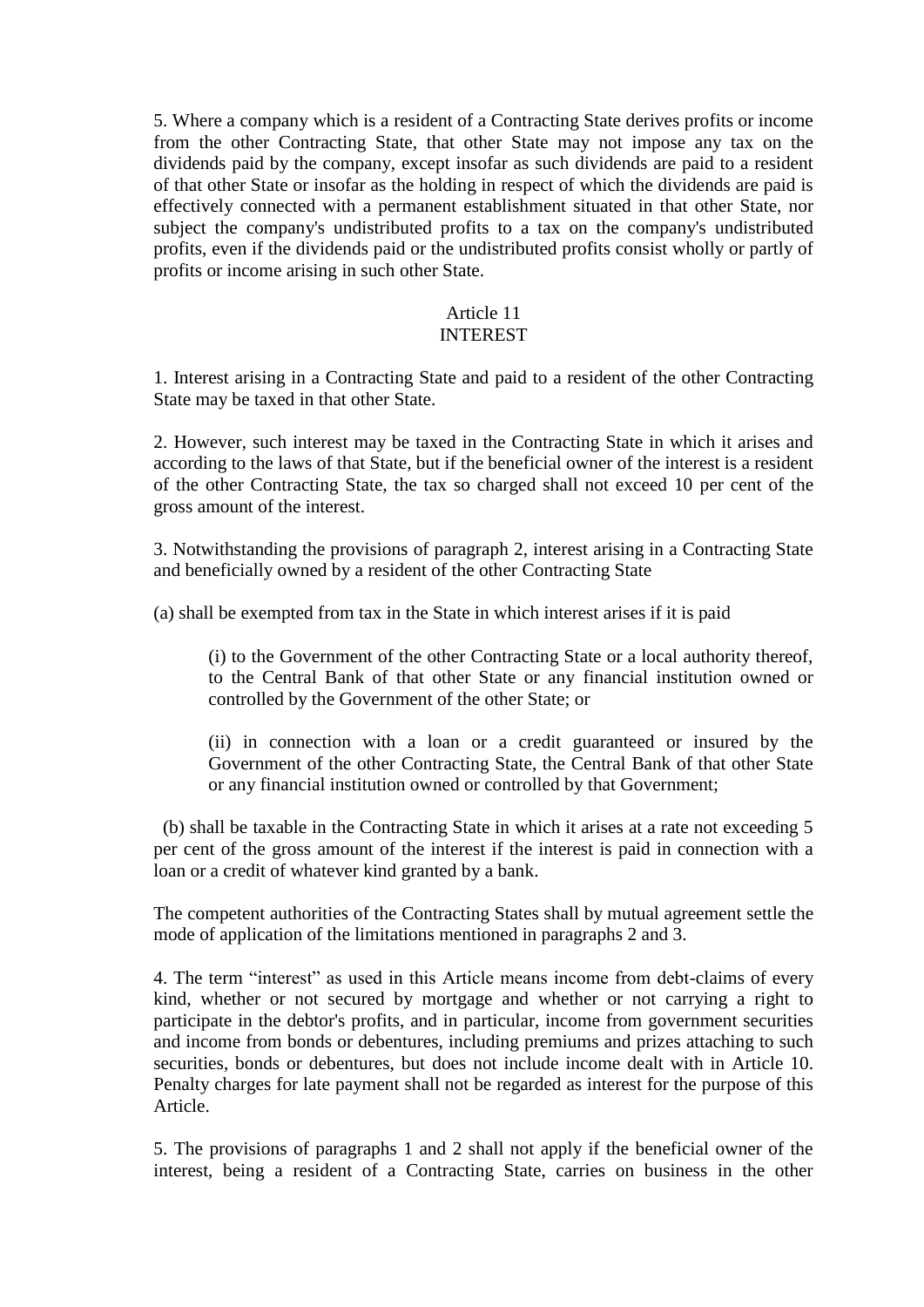Contracting State in which the interest arises, through a permanent establishment situated therein, and the debt-claim in respect of which the interest is paid is effectively connected with such permanent establishment. In such case the provisions of Article 7 shall apply.

6. Interest shall be deemed to arise in a Contracting State when the payer is a resident of that State. Where, however, the person paying the interest, whether he is a resident of a Contracting State or not, has in a Contracting State a permanent establishment in connection with which the indebtedness on which the interest is paid was incurred, and such interest is borne by such permanent establishment, then such interest shall be deemed to arise in the State in which the permanent establishment is situated.

7. Where, by reason of a special relationship between the payer and the beneficial owner or between both of them and some other person, the amount of the interest, having regard to the debt-claim for which it is paid, exceeds the amount which would have been agreed upon by the payer and the beneficial owner in the absence of such relationship, the provisions of this Article shall apply only to the last-mentioned amount. In such case, the excess part of the payments shall remain taxable according to the laws of each Contracting State, due regard being had to the other provisions of this Agreement.

#### Article 12 ROYALTIES

1. Royalties arising in a Contracting State and paid to a resident of the other Contracting State may be taxed in that other State.

2. However, such royalties may also be taxed in the Contracting State in which they arise and according to the laws of that State, but if the beneficial owner of the royalties is a resident of the other Contracting State, the tax so charged shall not exceed 5 per cent of the gross amount of the royalties.

The competent authorities of the Contracting States shall by mutual agreement settle the mode of application of this limitation.

3. The term "royalties" as used in this Article means payments of any kind received as a consideration for the use of, or the right to use, any copyright of literary, artistic or scientific work including cinematograph films or films or tapes used for radio or television broadcasting, any patent, trade mark, design or model, plan, secret formula or process, or for information concerning industrial, commercial or scientific experience.

4. The provisions of paragraphs 1 and 2 shall not apply if the beneficial owner of the royalties, being a resident of a Contracting State, carries on business in the other Contracting State in which the royalties arise, through a permanent establishment situated therein, and the right or property in respect of which the royalties are paid is effectively connected with such permanent establishment. In such case the provisions of Article 7 shall apply.

5. Royalties shall be deemed to arise in a Contracting State when the payer is a resident of that State. Where, however, the person paying the royalties, whether he is a resident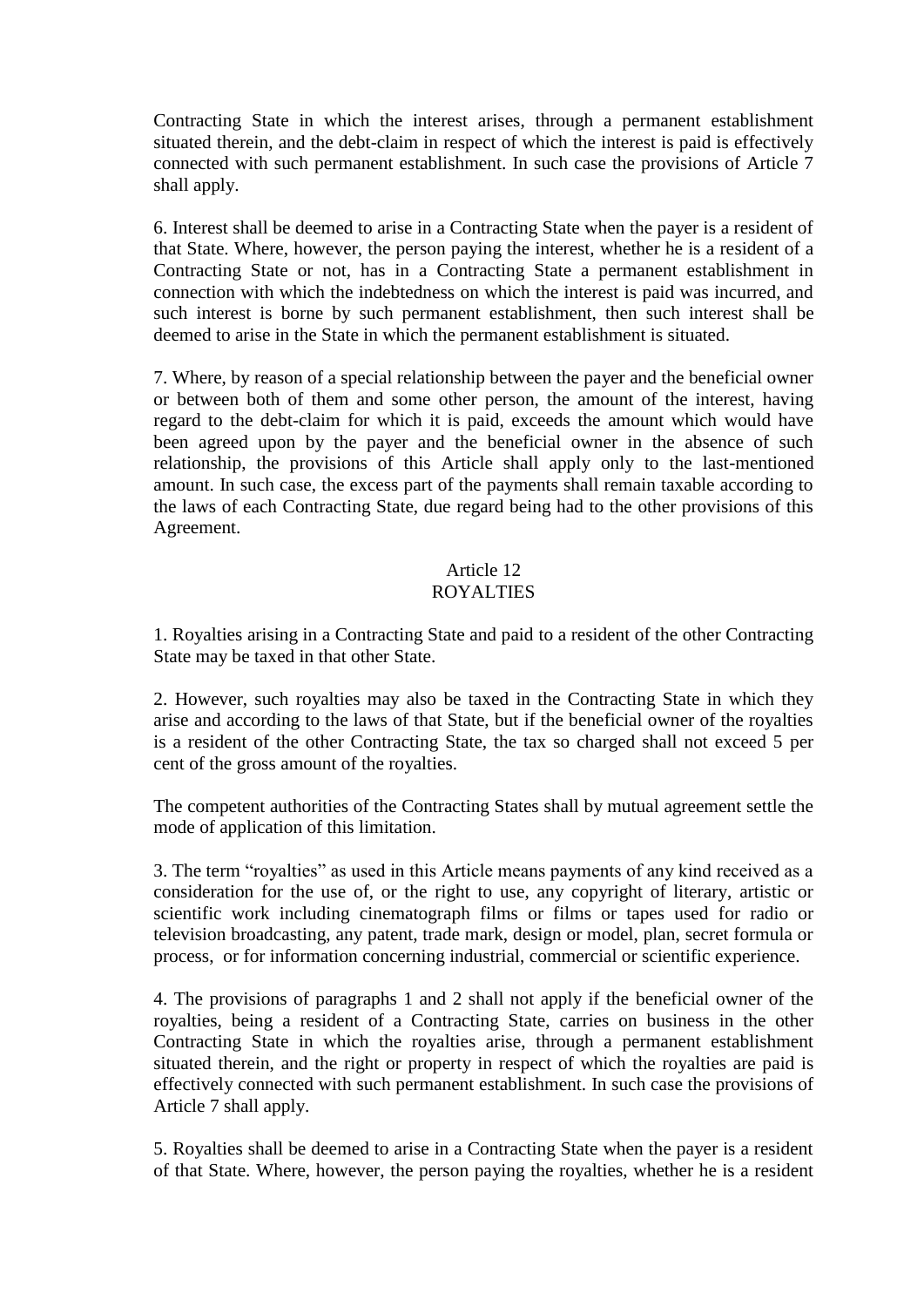of a Contracting State or not, has in a Contracting State a permanent establishment in connection with which the liability to pay the royalties was incurred, and such royalties are borne by such permanent establishment, then such royalties shall be deemed to arise in the Contracting State in which the permanent establishment is situated.

6. Where, by reason of a special relationship between the payer and the beneficial owner or between both of them and some other person, the amount of the royalties, having regard to the use, right or information for which they are paid, exceeds the amount which would have been agreed upon by the payer and the beneficial owner in the absence of such relationship, the provisions of this Article shall apply only to the lastmentioned amount. In such case, the excess part of the payments shall remain taxable according to the laws of each Contracting State, due regard being had to the other provisions of this Agreement.

#### Article 13 CAPITAL GAINS

1. Gains derived by a resident of a Contracting State from the alienation of immovable property referred to in Article 6 and situated in the other Contracting State may be taxed in that other State.

2. Gains derived by a resident of a Contracting State from the alienation of shares or comparable interests deriving more than 50 per cent of their value directly or indirectly from immovable property situated in the other Contracting State may be taxed in that other State.

3. Gains, other than those dealt with in paragraph 2 of this Article, from the alienation of movable property forming part of the business property of a permanent establishment which an enterprise of a Contracting State has in the other Contracting State including such gains from the alienation of such a permanent establishment (alone or with the whole enterprise), may be taxed in that other State.

4. Gains derived by an enterprise of a Contracting State from the alienation of ships, aircraft or road vehicles operated in international traffic, or movable property pertaining to the operation of such ships, aircraft or road vehicles, shall be taxable only in that State.

5. Gains from the alienation of any property other than that referred to in paragraphs 1, 2, 3 and 4, shall be taxable only in the Contracting State of which the alienator is a resident.

## Article 14 INCOME FROM EMPLOYMENT

1. Subject to the provisions of Articles 15, 17 and 18, salaries, wages and other similar remuneration derived by a resident of a Contracting State in respect of an employment shall be taxable only in that State unless the employment is exercised in the other Contracting State. If the employment is so exercised, such remuneration as is derived therefrom may be taxed in that other State.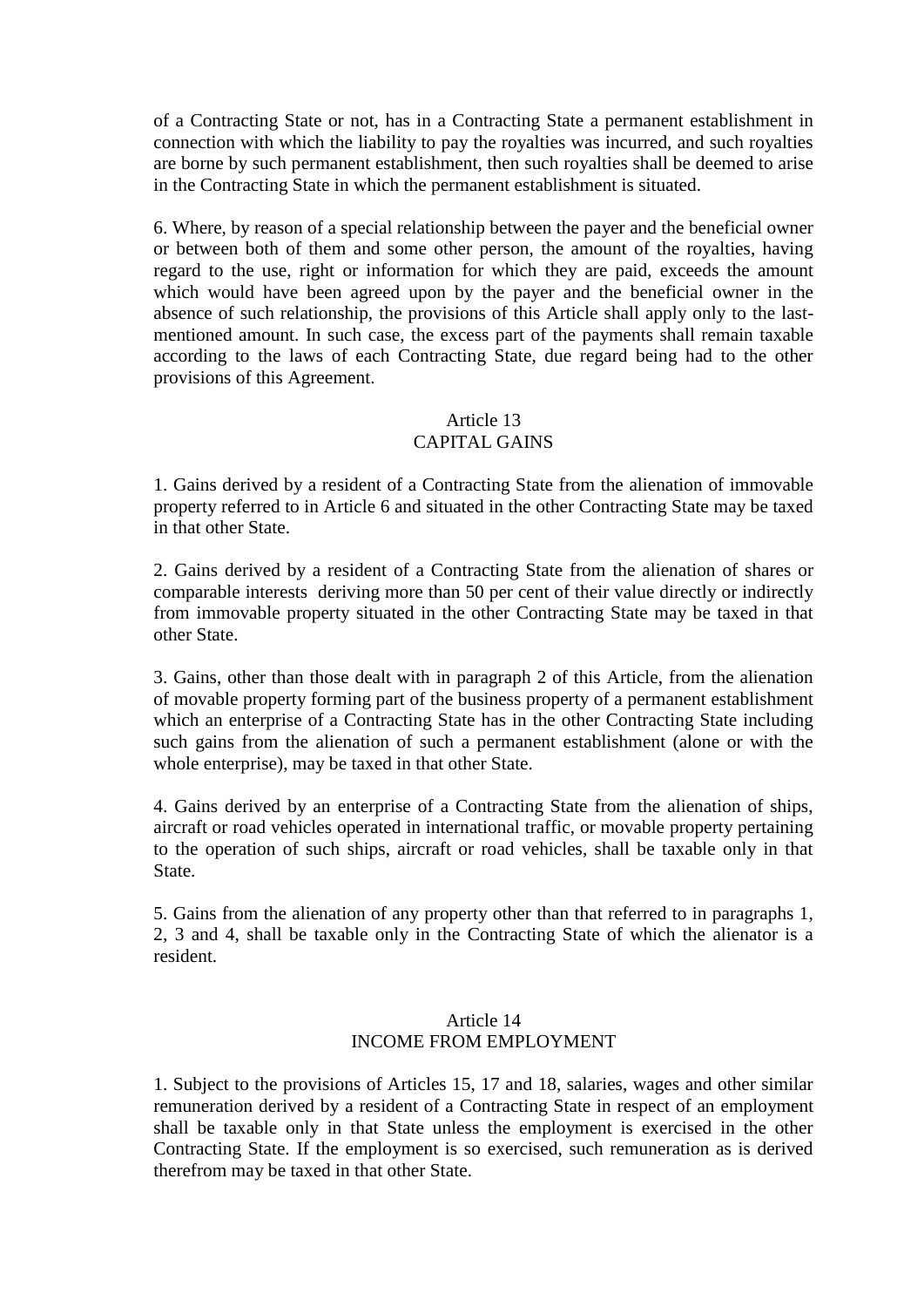2. Notwithstanding the provisions of paragraph 1, remuneration derived by a resident of a Contracting State in respect of an employment exercised in the other Contracting State shall be taxable only in the first-mentioned State if:

 (a) the recipient is present in the other State for a period or periods not exceeding in the aggregate 183 days in any twelve-month period commencing or ending in the fiscal year concerned, and

 (b) the remuneration is paid by, or on behalf of, an employer who is not a resident of the other State, and

 (c) the remuneration is not borne by a permanent establishment which the employer has in the other State.

3. Notwithstanding the preceding provisions of this Article, remuneration derived in respect of an employment exercised aboard a ship, aircraft or road vehicle operated in international traffic, may be taxed in the Contracting State in which the enterprise which operates the ship, aircraft, road vehicle or boat is a resident.

### Article 15 DIRECTORS' FEES

Directors' fees and other similar payments derived by a resident of a Contracting State in his capacity as a member of the board of directors or the supervisory board of a company which is a resident of the other Contracting State may be taxed in that other State.

## Article 16 ARTISTES AND SPORTSMEN

1. Notwithstanding the provisions of Articles 7 and 14, income derived by a resident of a Contracting State as an entertainer, such as a theatre, motion picture, radio or television artiste, or a musician, or as a sportsman, from his personal activities as such exercised in the other Contracting State, may be taxed in that other State.

2. Where income in respect of personal activities exercised by an entertainer or a sportsman in his capacity as such accrues not to the entertainer or sportsman himself but to another person, that income may, notwithstanding the provisions of Articles 7 and 14, be taxed in the Contracting State in which the activities of the entertainer or sportsman are exercised.

3. Notwithstanding the provisions of paragraphs 1 and 2, income derived by a resident of a Contracting State from his personal activities as an entertainer or as a sportsman shall be taxable only in that State if the activities are exercised in the other Contracting State within the framework of cultural or sports exchange programs approved by both Contracting States.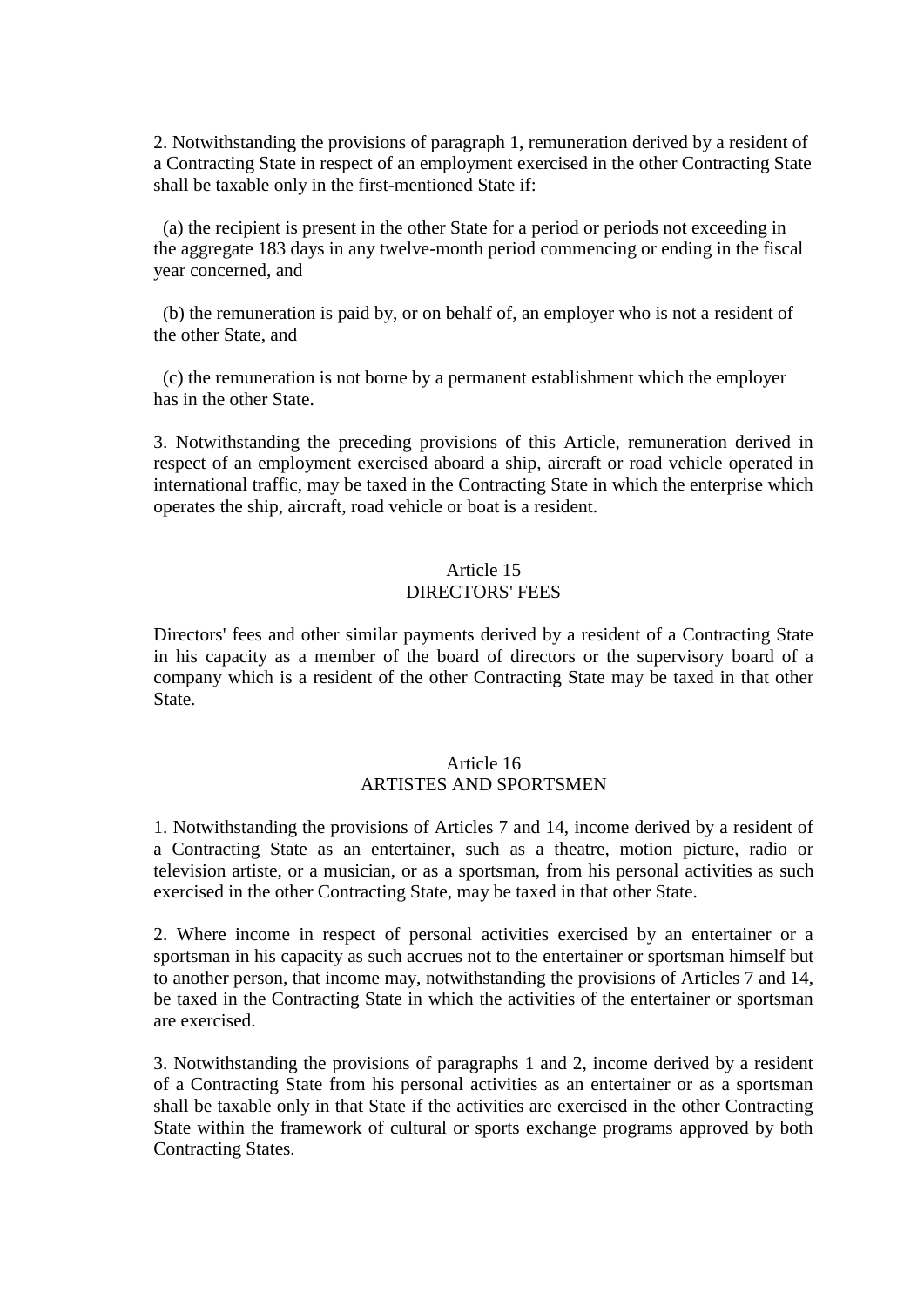#### Article 17 **PENSIONS**

Pensions and other similar remuneration arising in a Contracting State and paid to a resident of the other Contracting State in consideration of past employment shall be taxable only in the first-mentioned State.

## Article 18 GOVERNMENT SERVICE

1. (a) Salaries, wages and other similar remuneration, other than a pension, paid by a Contracting State or a local authority thereof to an individual in respect of services rendered to that State or authority shall be taxable only in that State.

 (b) However, such salaries, wages and other similar remuneration shall be taxable only in the other Contracting State if the services are rendered in that State and the individual is a resident of that State who:

(i) is a national of that State; or

(ii) did not become a resident of that State solely for the purpose of rendering the services.

2. The provisions of Articles 14, 15 and 16 shall apply to salaries, wages and other similar remuneration in respect of services rendered in connection with a business carried on by a Contracting State or a local authority thereof.

# Article 19

## **STUDENTS**

Payments which a student, or business apprentice who is or was immediately before visiting a Contracting State a resident of the other Contracting State and who is present in the first-mentioned State solely for the purpose of his education or training, receives for the purpose of his maintenance, education or training shall not be taxed in that State, provided that such payments arise from sources outside that State.

## Article 20 PROFESSORS AND TEACHERS

1. Notwithstanding the provisions of Article 14, an individual who visits a Contracting State for the sole purpose of teaching or carrying out research at a university, college, school or other recognized educational institution in that State and who is or was immediately before that visit a resident of the other Contracting State, shall be exempt from taxation in the first-mentioned Contracting State on remuneration for such teaching or research for a period not exceeding two years from the date of his first visit for that purpose.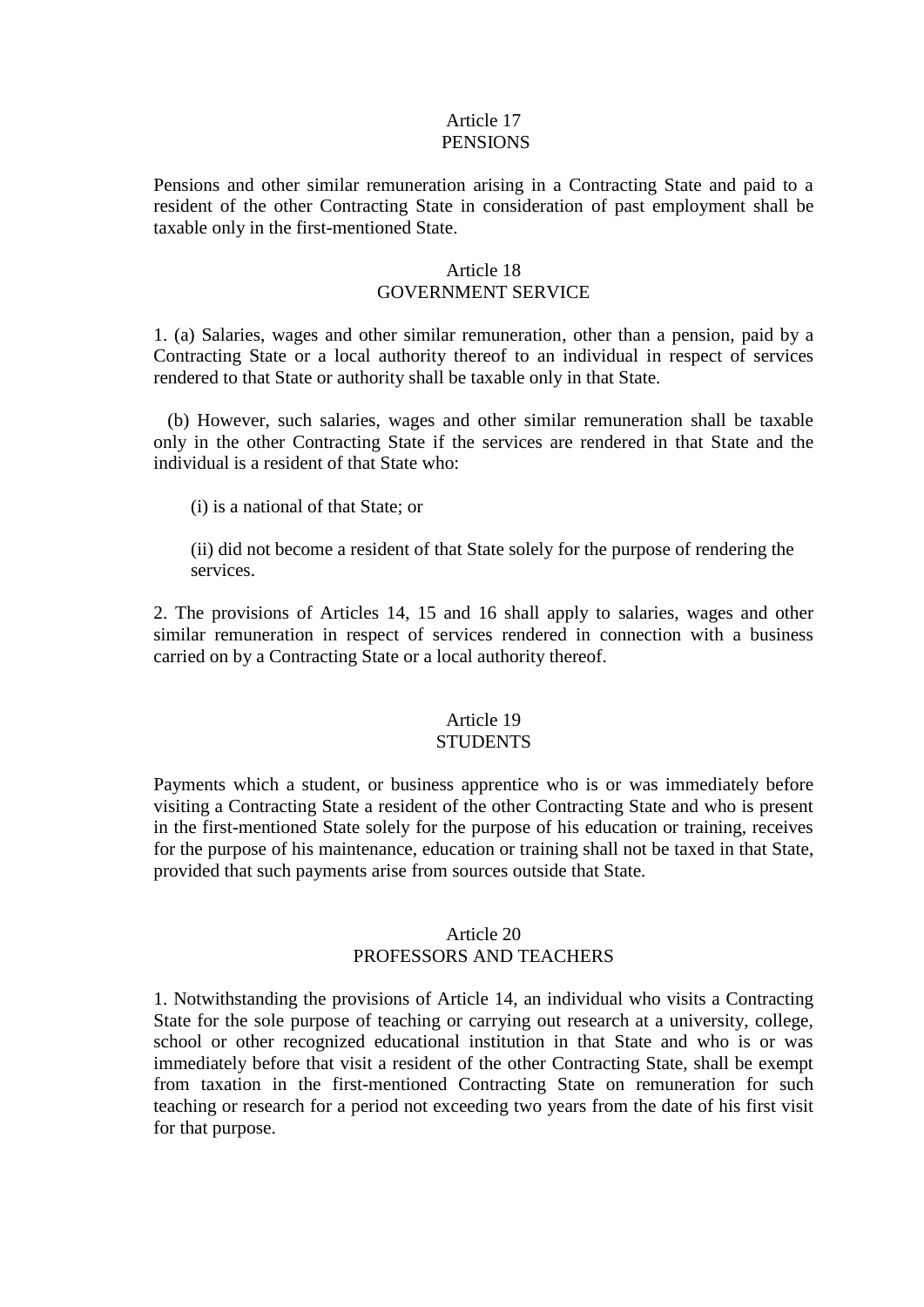2. The provisions of paragraph 1 of this Article shall not apply to remuneration from research if such research is undertaken not in the public interest but primarily for the private benefit of a specific person or persons.

#### Article 21 OTHER INCOME

1. Items of income of a resident of a Contracting State, wherever arising, not dealt with in the foregoing Articles of this Agreement shall be taxable only in that State.

2. The provisions of paragraph 1 shall not apply to income, other than income from immovable property as defined in paragraph 2 of Article 6, if the recipient of such income, being a resident of a Contracting State, carries on business in the other Contracting State through a permanent establishment situated therein and the right or property in respect of which the income is paid is effectively connected with such permanent establishment. In such case the provisions of Article 7 shall apply.

#### Article 22 CAPITAL

1. Capital represented by immovable property referred to in Article 6, owned by a resident of a Contracting State and situated in the other Contracting State, may be taxed in that other State.

2. Capital represented by movable property forming part of the business property of a permanent establishment which an enterprise of a Contracting State has in the other Contracting State may be taxed in that other State.

3. Capital represented by ships, aircraft and road vehicles operated in international traffic, and by movable property pertaining to the operation of such ships, aircraft and road vehicles, shall be taxable only in the Contracting State of which the enterprise owning such capital is a resident.

4. All other elements of capital of a resident of a Contracting State shall be taxable only in that State.

# Article 23 ELIMINATION OF DOUBLE TAXATION

1. In Hungary double taxation shall be eliminated as follows:

(a) Where a resident of Hungary derives income or owns capital which, in accordance with the provisions of this Agreement may be taxed in Armenia, Hungary shall, subject to the provisions of subparagraphs (b) and (c), exempt such income or capital from tax.

(b) Where a resident of Hungary derives items of income which, in accordance with the provisions of Articles 10, 11 and 12 may be taxed in Armenia, Hungary shall allow as a deduction from the tax on the income of that resident an amount equal to the tax paid in Armenia. Such deduction shall not, however, exceed that part of the tax, as computed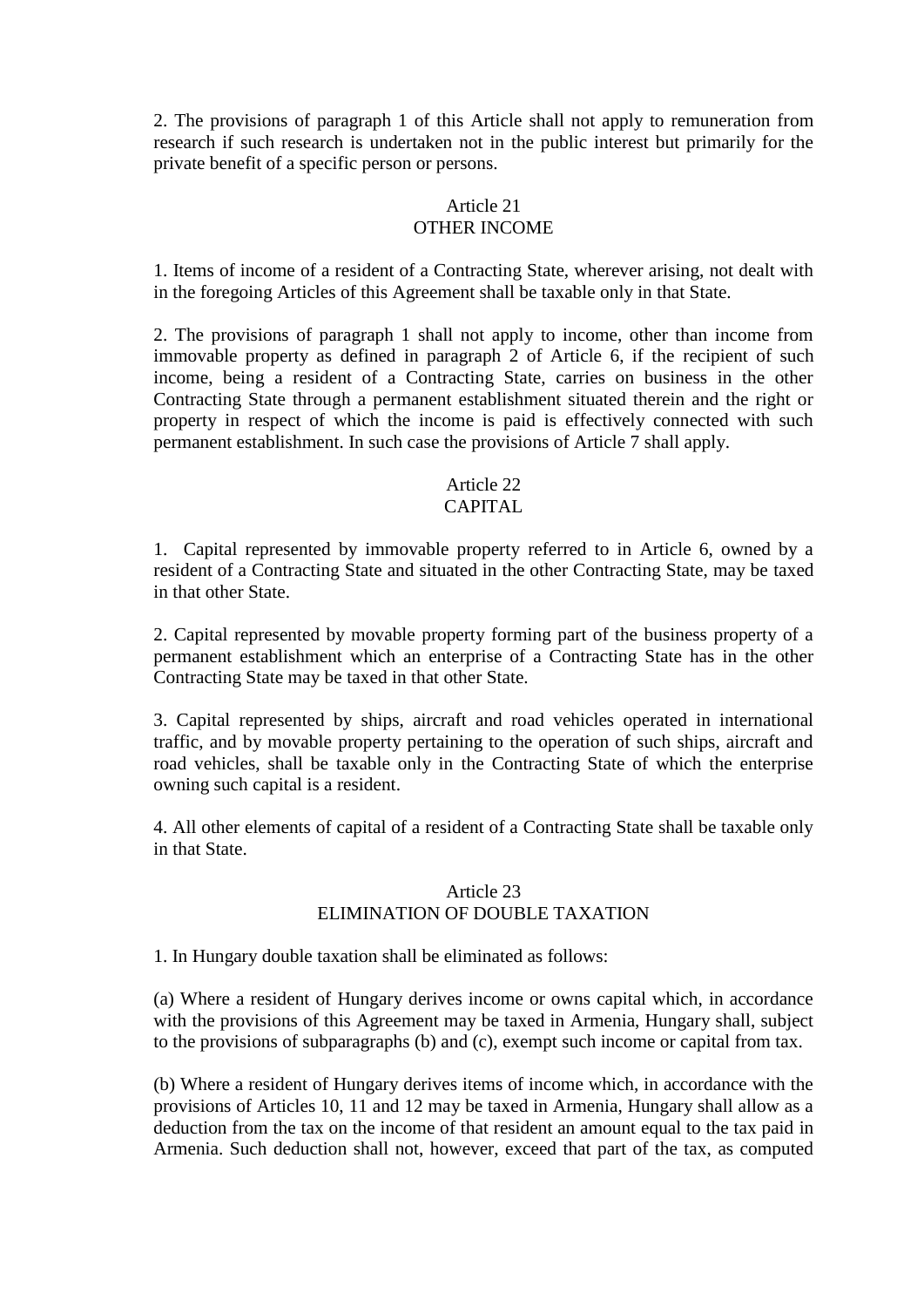before the deduction is given which is attributable to such items of income derived from Armenia.

(c) Where in accordance with any provision of the Agreement income derived or capital owned by a resident of Hungary is exempt from tax in Hungary, Hungary may nevertheless, in calculating the amount of tax on the remaining income or capital of such resident, take into account the exempted income or capital.

(d) The provisions of subparagraph (a) shall not apply to income derived or capital owned by a resident of Hungary where Armenia applies the provisions of this Agreement to exempt such income or capital from tax or applies the provisions of paragraph 2 of Articles 10, 11 and 12 and subparagraph (b) of paragraph 3 of Article 11 to such income.

2. In Armenia, double taxation shall be avoided as follows:

(a) where a resident of Armenia derives income or owns capital which, in accordance with the provisions of this Agreement, may be taxed in Hungary, Armenia shall allow:

(i) as a deduction from the tax on the income of that resident, an amount equal to the income tax paid in Hungary;

(ii) as a deduction from the tax on the capital of that resident, an amount equal to the capital tax paid in Hungary.

Such deduction in either case shall not, however, exceed that part of the income tax or capital tax, as computed before the deduction is given, which is attributable, as the case may be, to the income or the capital which may be taxed in Hungary.

(b) Where in accordance with any provision of this Agreement, income derived or capital owned by a resident of Armenia is exempt from tax in Armenia, Armenia may nevertheless, in calculating the amount of tax on the remaining income or capital of such resident, take into account the exempted income or capital.

### Article 24 NON-DISCRIMINATION

1. Nationals of a Contracting State shall not be subjected in the other Contracting State to any taxation or any requirement connected therewith, which is other or more burdensome than the taxation and connected requirements to which nationals of that other State in the same circumstances, in particular with respect to residence, are or may be subjected. This provision shall, notwithstanding the provisions of Article 1, also apply to persons who are not residents of one or both of the Contracting States.

2. Stateless persons who are residents of a Contracting State shall not be subjected in either Contracting State to any taxation or any requirement connected therewith, which is other or more burdensome than the taxation and connected requirements to which nationals of the State concerned in the same circumstances, in particular with respect to residence, are or may be subjected.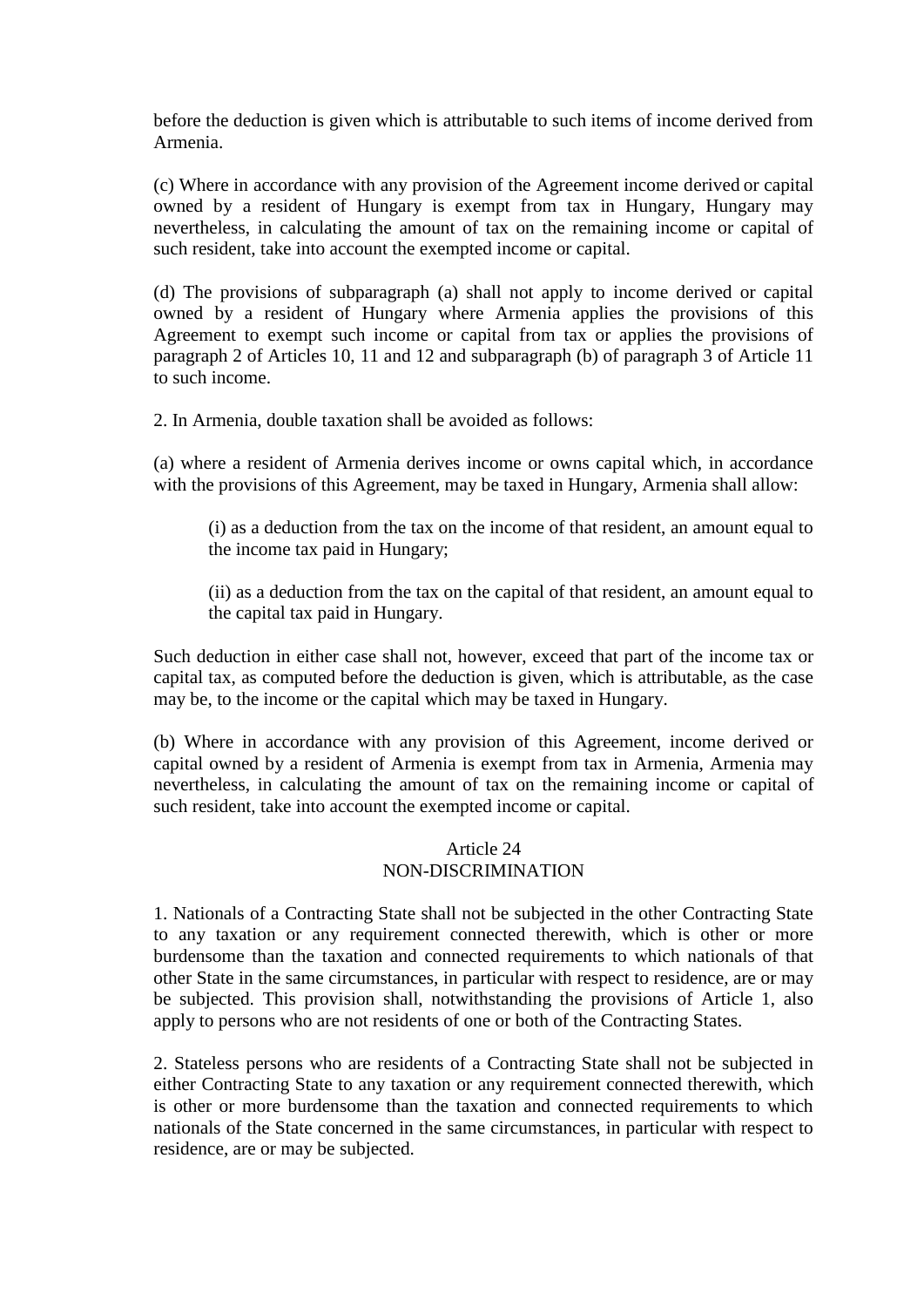3. The taxation on a permanent establishment which an enterprise of a Contracting State has in the other Contracting State shall not be less favourably levied in that other State than the taxation levied on enterprises of that other State carrying on the same activities. This provision shall not be construed as obliging a Contracting State to grant to residents of the other Contracting State any personal allowances, reliefs and reductions for taxation purposes on account of civil status or family responsibilities which it grants to its own residents.

4. Except where the provisions of paragraph 1 of Article 9, paragraph 7 of Article 11, or paragraph 6 of Article 12, apply, interest, royalties and other disbursements paid by an enterprise of a Contracting State to a resident of the other Contracting State shall, for the purpose of determining the taxable profits of such enterprise, be deductible under the same conditions as if they had been paid to a resident of the first-mentioned State. Similarly, any debts of an enterprise of a Contracting State to a resident of the other Contracting State shall, for the purpose of determining the taxable capital of such enterprise, be deductible under the same conditions as if they had been contracted to a resident of the first-mentioned State.

5. Enterprises of a Contracting State, the capital of which is wholly or partly owned or controlled, directly or indirectly, by one or more residents of the other Contracting State, shall not be subjected in the first-mentioned State to any taxation or any requirement connected therewith which is other or more burdensome than the taxation and connected requirements to which other similar enterprises of the first-mentioned State are or may be subjected.

6. The provisions of this Article shall, notwithstanding the provisions of Article 2, apply to taxes of every kind and description.

#### Article 25 MUTUAL AGREEMENT PROCEDURE

1. Where a person considers that the actions of one or both of the Contracting States result or will result for him in taxation not in accordance with the provisions of this Agreement, he may, irrespective of the remedies provided by the domestic law of those States, present his case to the competent authority of the Contracting State of which he is a resident or, if his case comes under paragraph 1 of Article 24, to that of the Contracting State of which he is a national. The case must be presented within three years from the first notification of the action resulting in taxation not in accordance with the provisions of the Agreement.

2. The competent authority shall endeavour, if the objection appears to it to be justified and if it is not itself able to arrive at a satisfactory solution, to resolve the case by mutual agreement with the competent authority of the other Contracting State, with a view to the avoidance of taxation which is not in accordance with the Agreement. Any agreement reached shall be implemented notwithstanding any time limits in the domestic law of the Contracting States.

3. The competent authorities of the Contracting States shall endeavour to resolve by mutual agreement any difficulties or doubts arising as to the interpretation or application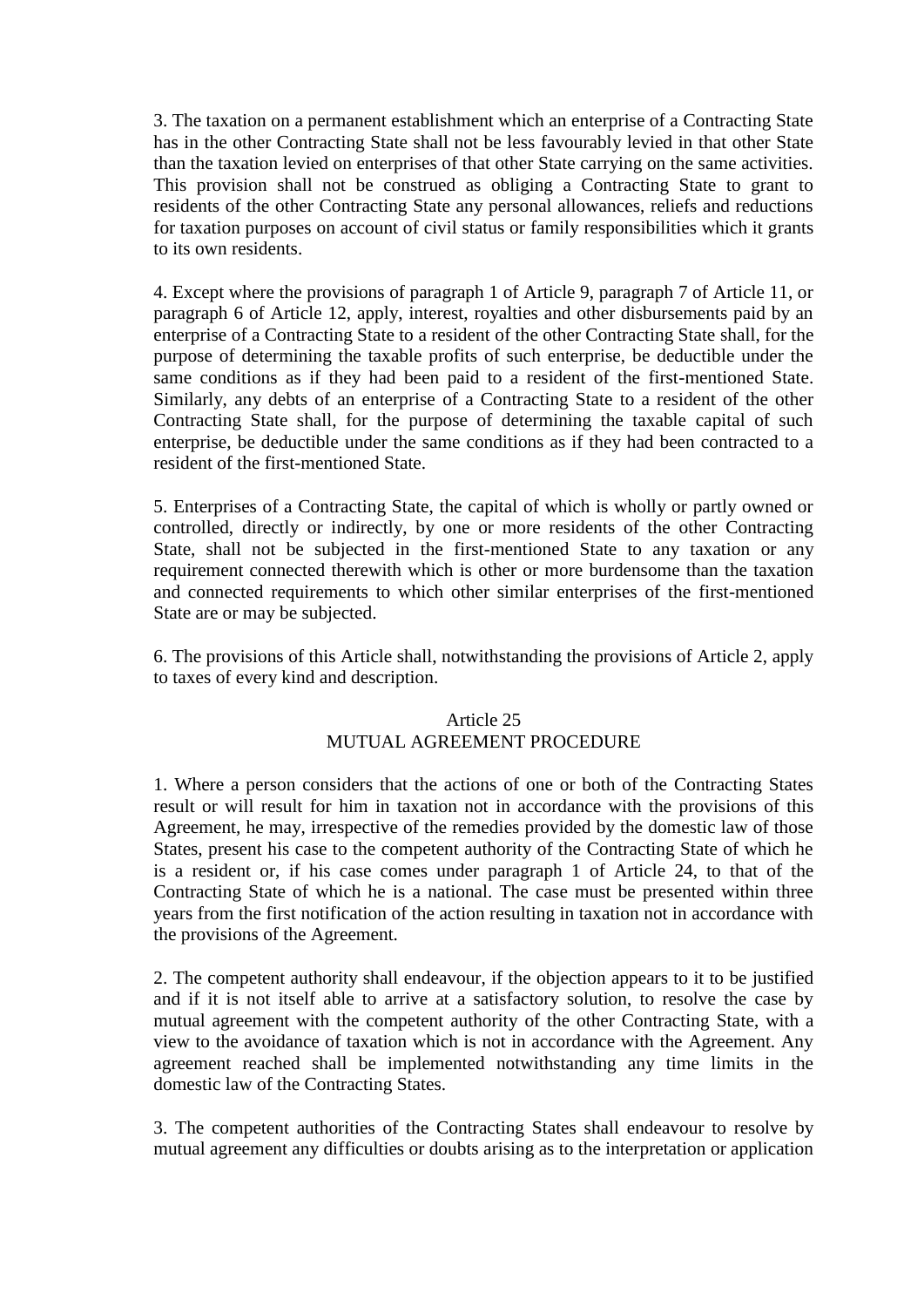of the Agreement. They may also consult together for the elimination of double taxation in cases not provided for in the Agreement.

4. The competent authorities of the Contracting States may communicate with each other directly, including through a joint commission consisting of themselves or their representatives, for the purpose of reaching an agreement in the sense of the preceding paragraphs.

## Article 26

## EXCHANGE OF INFORMATION

1. The competent authorities of the Contracting States shall exchange such information as is foreseeably relevant for carrying out the provisions of this Agreement or to the administration or enforcement of the domestic laws concerning taxes of every kind and description imposed on behalf of the Contracting States, or of their local authorities, insofar as the taxation thereunder is not contrary to the Agreement. The exchange of information is not restricted by Articles 1 and 2.

2. Any information received under paragraph 1 by a Contracting State shall be treated as secret in the same manner as information obtained under the domestic laws of that State and shall be disclosed only to persons or authorities (including courts and administrative bodies) concerned with the assessment or collection of, the enforcement or prosecution in respect of, the determination of appeals in relation to the taxes referred to in paragraph 1, or the oversight of the above. Such persons or authorities shall use the information only for such purposes. They may disclose the information in public court proceedings or in judicial decisions.

3. In no case shall the provisions of paragraphs 1 and 2 be construed so as to impose on a Contracting State the obligation:

(a) to carry out administrative measures at variance with the laws and administrative practice of that or of the other Contracting State;

(b) to supply information which is not obtainable under the laws or in the normal course of the administration of that or of the other Contracting State;

(c) to supply information which would disclose any trade, business, industrial, commercial or professional secret or trade process, or information the disclosure of which would be contrary to public policy (ordre public).

4. If information is requested by a Contracting State in accordance with this Article, the other Contracting State shall use its information gathering measures to obtain the requested information, even though that other State may not need such information for its own tax purposes. The obligation contained in the preceding sentence is subject to the limitations of paragraph 3 but in no case shall such limitations be construed to permit a Contracting State to decline to supply information solely because it has no domestic interest in such information.

5. In no case shall the provisions of paragraph 3 be construed to permit a Contracting State to decline to supply information solely because the information is held by a bank,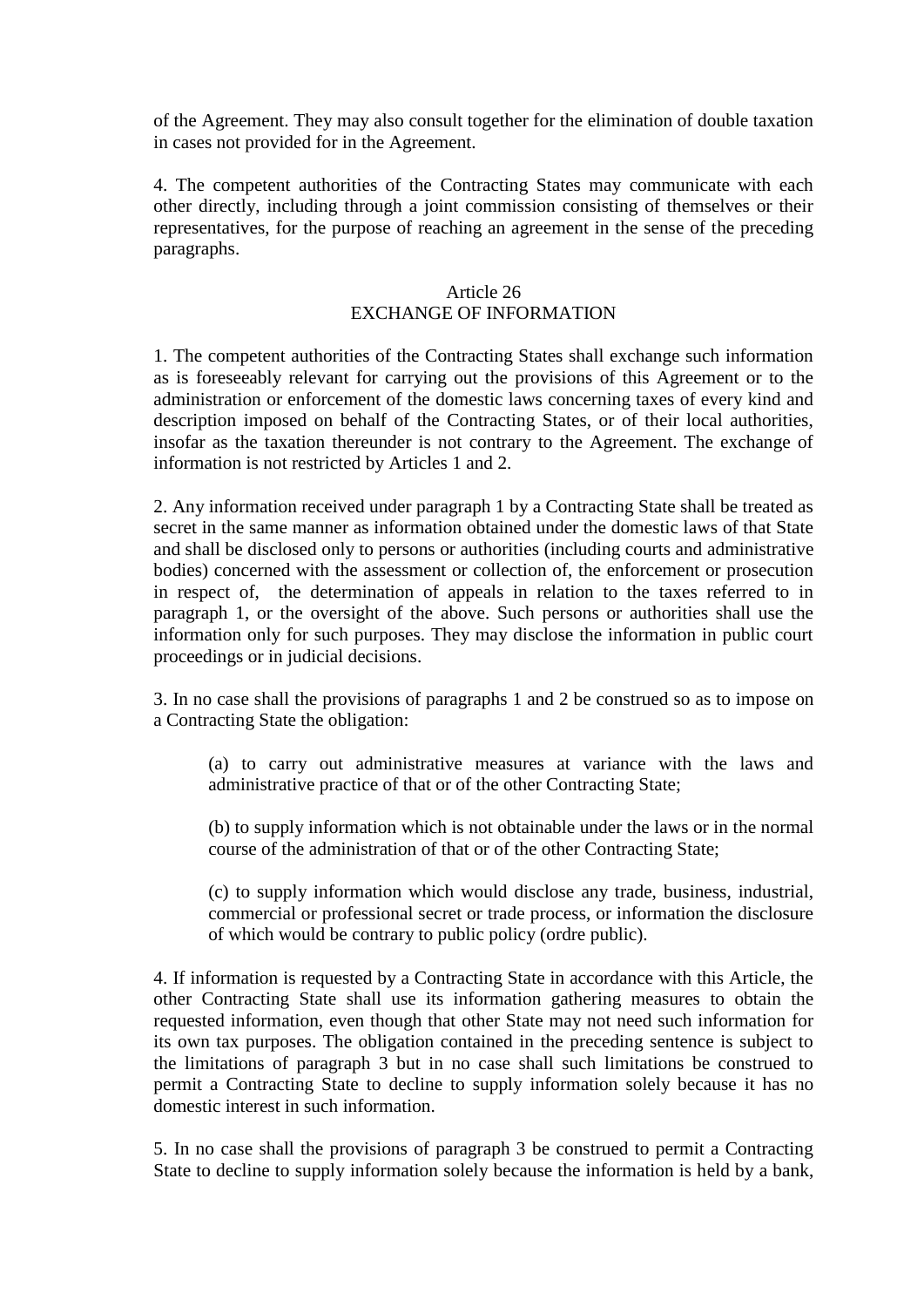other financial institution, nominee or person acting in an agency or a fiduciary capacity or because it relates to ownership interests in a person.

## Article 27 MEMBERS OF DIPLOMATIC MISSIONS AND CONSULAR POSTS

Nothing in this Agreement shall affect the fiscal privileges of members of diplomatic missions or consular posts under the general rules of international law or under the provisions of special agreements.

## Article 28 ENTRY INTO FORCE

1. The Contracting States shall notify each other through diplomatic channels that their domestic requirements for the entry into force of this Agreement have been complied with.

2. This Agreement shall enter into force on the date of the latter of the notifications referred to in paragraph 1 and its provisions shall have effect:

(a) in Hungary:

(i) with respect to taxes withheld at source, on income derived on or after 1 January of the calendar year next following that in which the Agreement enters into force;

(ii) with respect to other taxes on income and taxes on capital, to taxes chargeable for any tax year beginning on or after 1 January of the calendar year next following that in which the Agreement enters into force.

(b) in Armenia:

(i) in respect of taxes withheld at source - on income derived on or after the first day of January in the calendar year next following the year in which the Agreement enters into force;

(ii) in respect of other taxes on income and on capital - for taxes chargeable for any tax year beginning on or after the first day of January in the calendar year next following the year in which the Agreement enters into force.

#### Article 29 **TERMINATION**

This Agreement shall remain in force until terminated by a Contracting State. Either of the Contracting States may give to the other Contracting State, through diplomatic channels, written notice of termination on or before the thirtieth day of June in any calendar year from the fifth year following that in which the Agreement entered into force.

In such event, this Agreement shall cease to have effect in both Contracting States: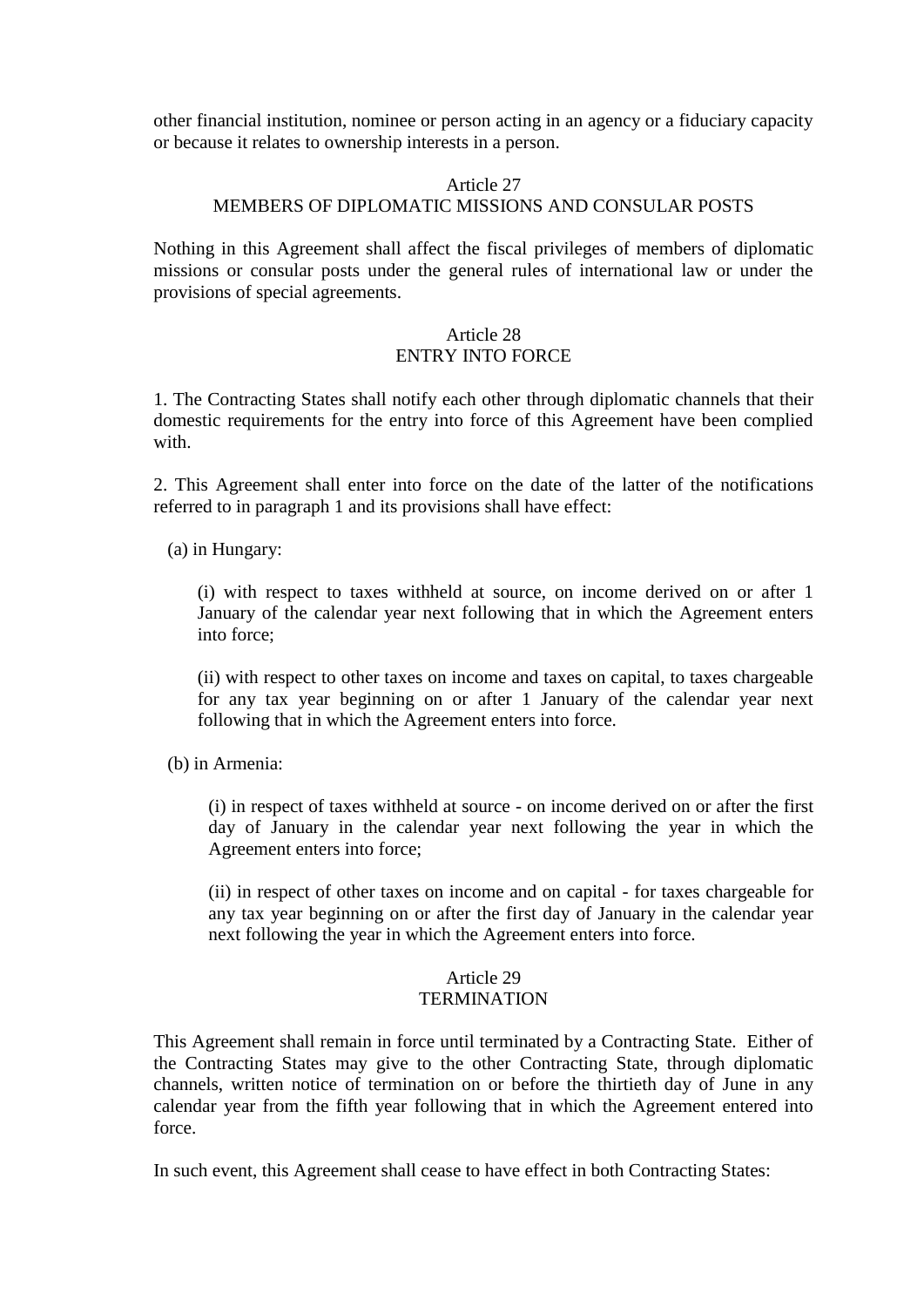(a) with respect to taxes withheld at source, on income derived on or after 1 January of the calendar year next following that in which the notice is given;

(b) with respect to other taxes on income and taxes on capital, to taxes chargeable for any tax year beginning on or after 1 January of the calendar year next following that in which the notice is given.

In witness whereof the undersigned, duly authorised thereto, have signed this Agreement.

Done at Budapest on 10 November 2010 in two originals, in the Armenian, Hungarian and English languages, all versions being equally authentic. In case of divergence in interpretation the English text shall prevail.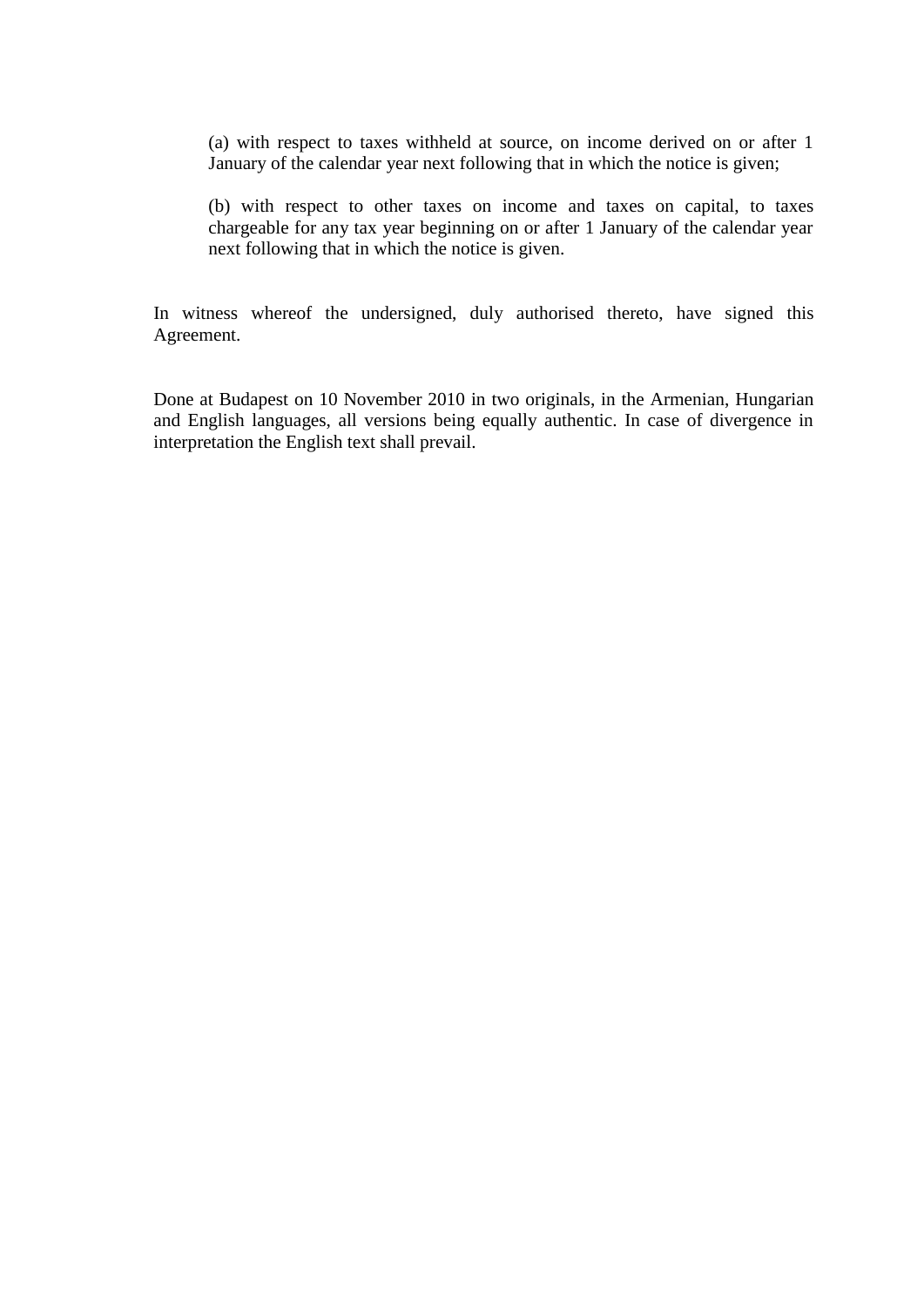#### **PROTOCOL**

## **TO THE AGREEMENT BETWEEN THE GOVERNMENT OF THE REPUBLIC OF ARMENIA AND THE GOVERNMENT OF THE REPUBLIC OF HUNGARY FOR THE AVOIDANCE OF DOUBLE TAXATION AND THE PREVENTION OF FISCAL EVASION WITH RESPECT TO TAXES ON INCOME AND ON CAPITAL**

When signing today the Agreement between the Government of the Republic of Armenia and the Government of the Republic of Hungary for the avoidance of double taxation and the prevention of fiscal evasion with respect to taxes on income and on capital, the following additional provisions forming integral part of this Agreement have been agreed upon.

It is understood that:

1. With respect to Article 5:

For the purposes of subparagraph (a) and (b) of paragraph 4, the term "delivery" does not cover the sale of goods or merchandise belonging to the enterprise.

2. With reference to Article 26:

If in accordance with domestic law personal data are exchanged under this Agreement, the following additional provisions shall apply subject to the legal provisions in effect for each Contracting State:

(a) The receiving agency may use such data only for the stated purpose and shall be subject to the conditions prescribed by the supplying agency.

(b) The receiving agency shall on request inform the supplying agency about the use of the supplied data and the results achieved thereby.

(c) Personal data may be supplied only to the responsible agencies. Any subsequent supply to other agencies may be effected only with the prior approval of the supplying agency.

(d) The supplying agency shall be obliged to ensure that the data to be supplied are accurate and that they are necessary for and proportionate to the purpose for which they are supplied. Any bans on data supply prescribed under applicable domestic law shall be observed. If it emerges that inaccurate data or data which should not have been supplied have been supplied, the receiving agency shall be informed of this without delay. That agency shall be obliged to correct or erase such data without delay.

(e) Upon application the person concerned shall be informed of the supplied data relating to him and of the use to which such data are to be put. There shall be no